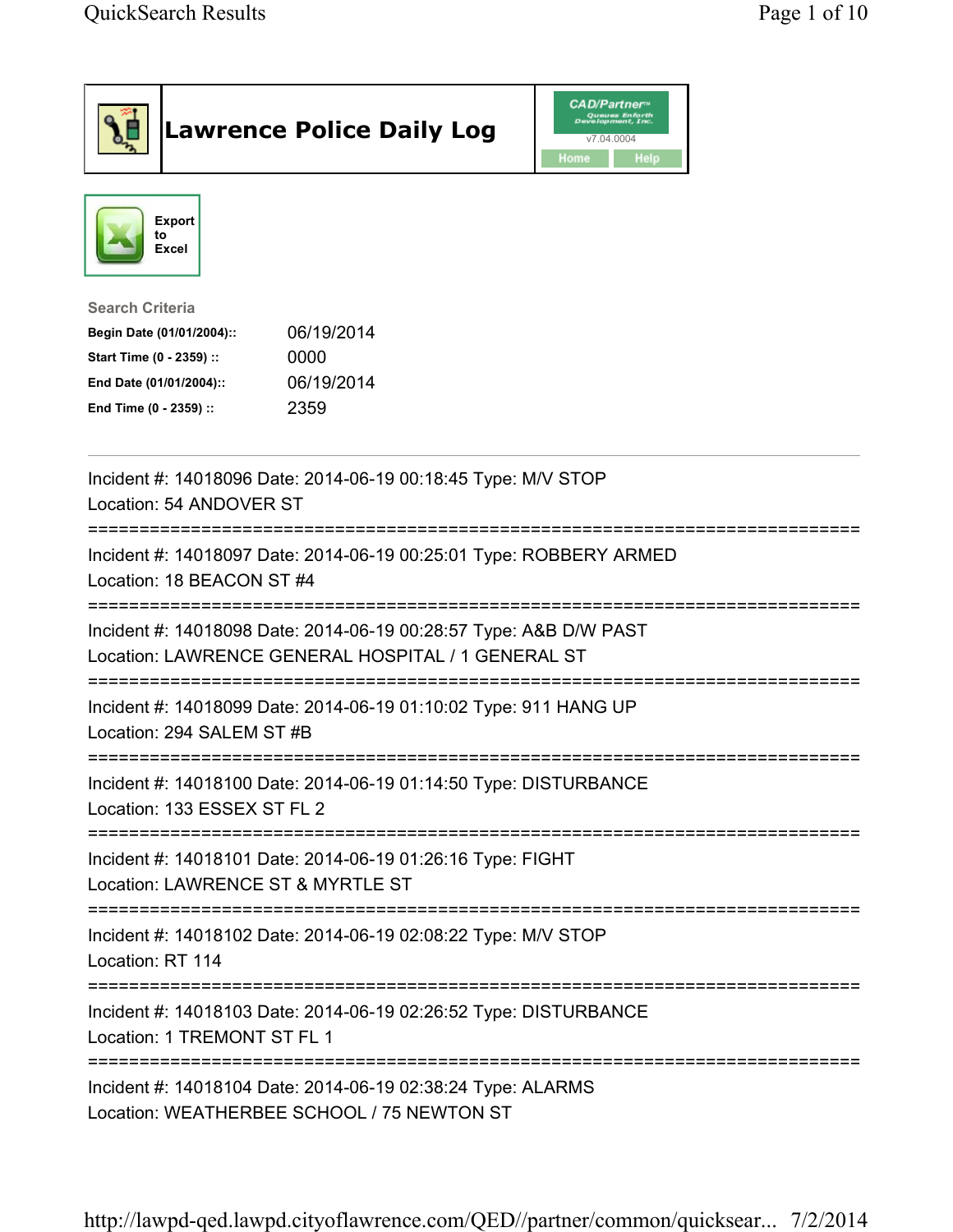| Incident #: 14018105 Date: 2014-06-19 03:01:00 Type: DOMESTIC/PAST<br>Location: 58 OSGOOD ST                                                     |
|--------------------------------------------------------------------------------------------------------------------------------------------------|
| Incident #: 14018106 Date: 2014-06-19 04:31:29 Type: SUS PERS/MV<br>Location: ANDOVER ST & BLANCHARD ST                                          |
| Incident #: 14018107 Date: 2014-06-19 05:46:14 Type: AUTO ACC/UNK PI<br>Location: HAVERHILL ST & JENNINGS ST<br>================================ |
| Incident #: 14018108 Date: 2014-06-19 06:03:05 Type: NOISE ORD<br>Location: 39 LORING ST                                                         |
| Incident #: 14018109 Date: 2014-06-19 06:44:53 Type: SUS PERS/MV<br>Location: 79 FOSTER ST                                                       |
| Incident #: 14018110 Date: 2014-06-19 06:49:57 Type: PARK & WALK<br>Location: BROADWAY                                                           |
| Incident #: 14018111 Date: 2014-06-19 07:10:01 Type: PARK & WALK<br>Location: BROADWAY & GREEN ST                                                |
| Incident #: 14018112 Date: 2014-06-19 07:33:25 Type: GENERAL SERV<br>Location: 115 E HAVERHILL ST FL 2                                           |
| Incident #: 14018113 Date: 2014-06-19 07:39:51 Type: CRUISER ACCID<br>Location: GARAGE / MERRIMACK ST                                            |
| Incident #: 14018114 Date: 2014-06-19 07:41:45 Type: M/V STOP<br>Location: 237 ESSEX ST                                                          |
| Incident #: 14018115 Date: 2014-06-19 07:41:55 Type: MAL DAMAGE<br>Location: 18 KENWOOD PL                                                       |
| .-----------------------------------<br>Incident #: 14018116 Date: 2014-06-19 07:49:52 Type: PARK & WALK<br>Location: BROADWAY & COMMON ST       |
| Incident #: 14018117 Date: 2014-06-19 08:09:18 Type: TOW OF M/V<br>Location: 355 PARK ST                                                         |
| Incident #: 14018118 Date: 2014-06-19 08:23:34 Type: TOW OF M/V<br>Lootion: 255 DADIZ CT                                                         |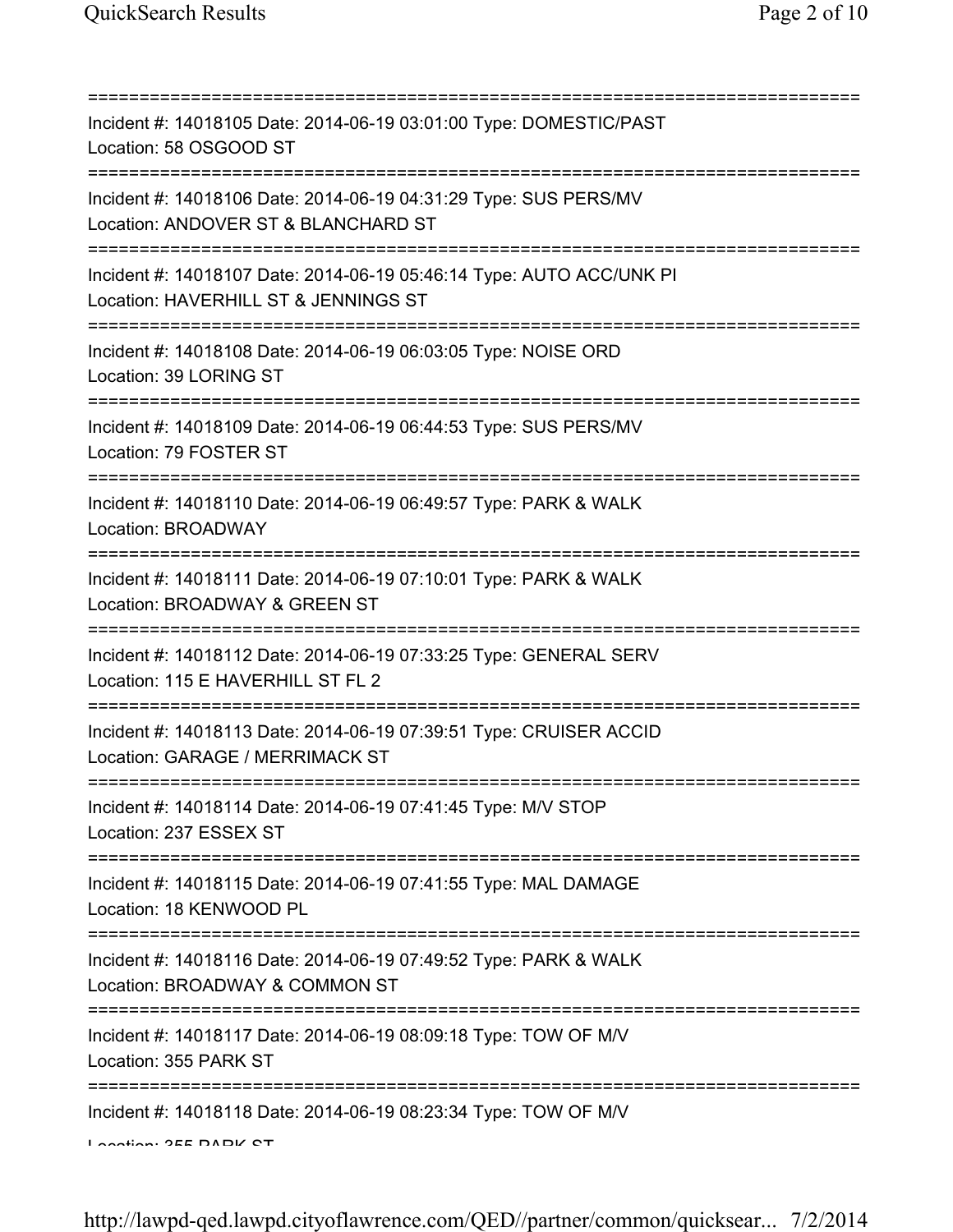| Incident #: 14018119 Date: 2014-06-19 08:36:54 Type: ROBBERY PAST<br>Location: 4 NEWTON ST                               |
|--------------------------------------------------------------------------------------------------------------------------|
| Incident #: 14018120 Date: 2014-06-19 08:59:32 Type: GENERAL SERV<br>Location: 85 EAST HAVERHILL ST                      |
| Incident #: 14018121 Date: 2014-06-19 09:13:51 Type: MAL DAMAGE<br>Location: 73 JACKSON ST                               |
| Incident #: 14018122 Date: 2014-06-19 09:23:28 Type: B&E/MV/PAST<br>Location: CAP AUTO SHOP / 7 BROADWAY                 |
| Incident #: 14018123 Date: 2014-06-19 10:18:20 Type: E911 HANGUP<br>Location: 62 BOWDOIN ST FL 1STFL                     |
| Incident #: 14018124 Date: 2014-06-19 10:19:38 Type: TOW OF M/V<br>Location: MARY IMMAC. RESIDENTIAL COMM / 189 MAPLE ST |
| Incident #: 14018125 Date: 2014-06-19 10:22:13 Type: 209A/SERVE<br>Location: 6 CHELMSFORD ST #1                          |
| Incident #: 14018126 Date: 2014-06-19 10:36:58 Type: ALARM/BURG<br>Location: LORANZO RESD / 243 SALEM ST                 |
| Incident #: 14018127 Date: 2014-06-19 10:37:18 Type: ROBBERY ARMED<br>Location: 10 EASTON ST                             |
| Incident #: 14018128 Date: 2014-06-19 10:45:27 Type: DISTURBANCE<br>Location: 15 FOXCROFT ST                             |
| Incident #: 14018129 Date: 2014-06-19 10:54:36 Type: DRUG VIO<br>Location: ALLSTON ST & HOWARD ST                        |
| Incident #: 14018130 Date: 2014-06-19 11:17:54 Type: LARCENY/PAST<br>Location: 26 KINGSTON ST                            |
| Incident #: 14018131 Date: 2014-06-19 11:20:55 Type: RECOV/STOL/MV<br>Location: 478 RIVERSIDE DR                         |
| Incident #: 14018132 Date: 2014-06-19 11:28:18 Type: 209A/SERVE                                                          |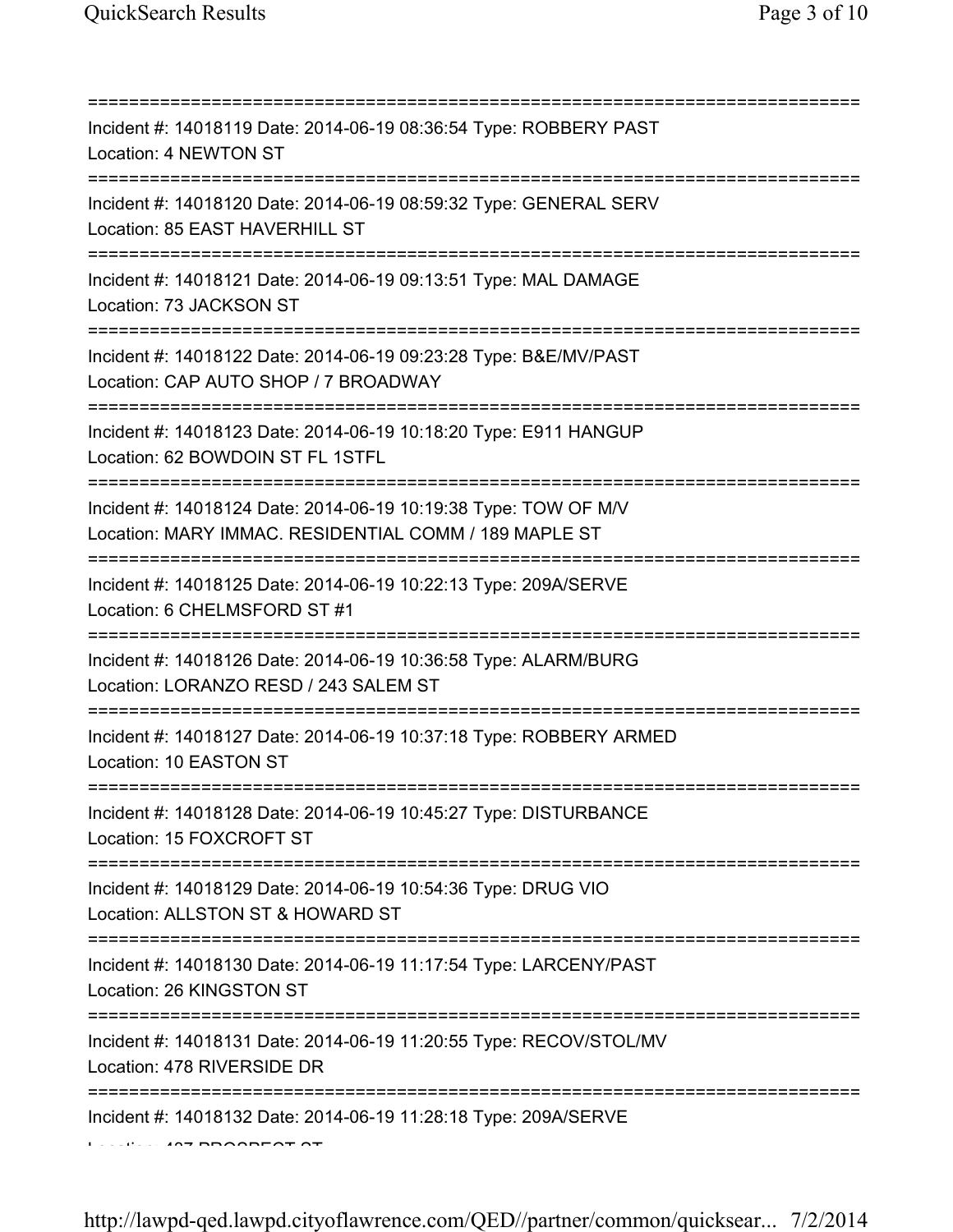Location: 46 BUTLER ST

=========================================================================== Incident #: 14018133 Date: 2014-06-19 11:29:15 Type: ALARM/BURG Location: ANASHEVICH RESD / 45 EUTAW ST =========================================================================== Incident #: 14018134 Date: 2014-06-19 11:41:55 Type: RECOV/STOL/MV Location: 64 JUNIPER ST =========================================================================== Incident #: 14018135 Date: 2014-06-19 11:42:30 Type: AUTO ACC/NO PI Location: PERROTTA'S SUPER DRUG / 292 PROSPECT ST =========================================================================== Incident #: 14018136 Date: 2014-06-19 11:44:15 Type: 209A/SERVE Location: 30 GROTON ST #207 FL 2 =========================================================================== Incident #: 14018137 Date: 2014-06-19 11:49:44 Type: ANIMAL COMPL Location: 128 BAILEY ST =========================================================================== Incident #: 14018138 Date: 2014-06-19 11:52:05 Type: TOW OF M/V Location: CAMBRIDGE ST & FOSTER ST =========================================================================== Incident #: 14018139 Date: 2014-06-19 11:58:50 Type: SUS PERS/MV Location: MARKET BASKET / 700 ESSEX ST =========================================================================== Incident #: 14018140 Date: 2014-06-19 12:17:12 Type: RECOV/STOL/MV Location: 84 BROMFIELD ST =========================================================================== Incident #: 14018141 Date: 2014-06-19 12:41:38 Type: RECOV/STOL/MV Location: 132 WALNUT ST =========================================================================== Incident #: 14018142 Date: 2014-06-19 12:43:26 Type: DRUG VIO Location: PARKER ST & SALEM ST =========================================================================== Incident #: 14018143 Date: 2014-06-19 12:51:28 Type: HIT & RUN M/V Location: 50 BROADWAY =========================================================================== Incident #: 14018144 Date: 2014-06-19 12:53:24 Type: MAL DAMAGE Location: 63 S BROADWAY =========================================================================== Incident #: 14018145 Date: 2014-06-19 13:03:27 Type: MISSING PERS Location: 57 SUNSET AV =========================================================================== Incident #: 14018146 Date: 2014-06-19 13:06:54 Type: 209A/SERVE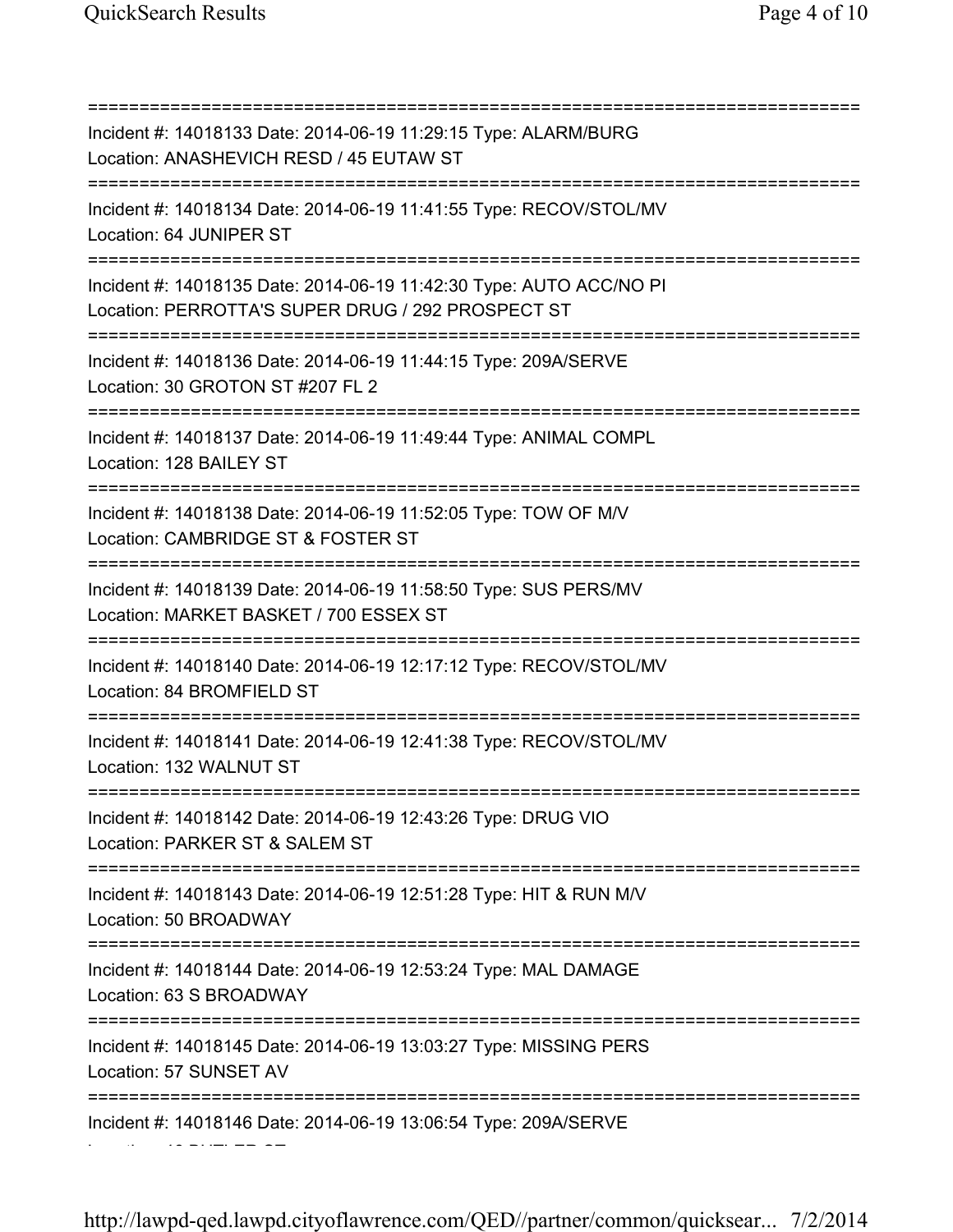=========================================================================== Incident #: 14018148 Date: 2014-06-19 13:38:36 Type: ALARM/BURG Location: CONNORS RESD / 8 JEFFERSON ST =========================================================================== Incident #: 14018149 Date: 2014-06-19 13:43:01 Type: M/V STOP Location: BROADWAY & PARK ST =========================================================================== Incident #: 14018150 Date: 2014-06-19 13:51:04 Type: ALARM/BURG Location: 8 JEFFERSON ST =========================================================================== Incident #: 14018151 Date: 2014-06-19 13:54:27 Type: AUTO ACC/PI Location: 82 MARGIN ST =========================================================================== Incident #: 14018152 Date: 2014-06-19 14:06:30 Type: B&E FOLLOW UP Location: 197 PROSPECT ST =========================================================================== Incident #: 14018153 Date: 2014-06-19 14:08:04 Type: SUS PERS/MV Location: 65 MANCHESTER ST =========================================================================== Incident #: 14018154 Date: 2014-06-19 14:24:52 Type: AUTO ACC/NO PI Location: BROADWAY & HAVERHILL ST =========================================================================== Incident #: 14018155 Date: 2014-06-19 14:40:07 Type: DOMESTIC/PROG Location: 183 ARLINGTON ST =========================================================================== Incident #: 14018156 Date: 2014-06-19 14:54:38 Type: DRUG VIO Location: 534 HAVERHILL ST =========================================================================== Incident #: 14018157 Date: 2014-06-19 15:02:15 Type: E911 HANGUP Location: 245 ANDOVER ST #APT1 FL 1STFL =========================================================================== Incident #: 14018158 Date: 2014-06-19 15:18:24 Type: DRUG VIO Location: RIVERSIDE DR & TEXAS AV =========================================================================== Incident #: 14018159 Date: 2014-06-19 15:21:46 Type: M/V STOP Location: WINTHROP AV & BOXFORD ST =========================================================================== Incident #: 14018160 Date: 2014-06-19 15:31:14 Type: MAL DAMAGE Location: 243 FERRY ST =========================================================================== Incident #: 14018161 Date: 2014-06-19 15:37:30 Type: HIT & RUN M/V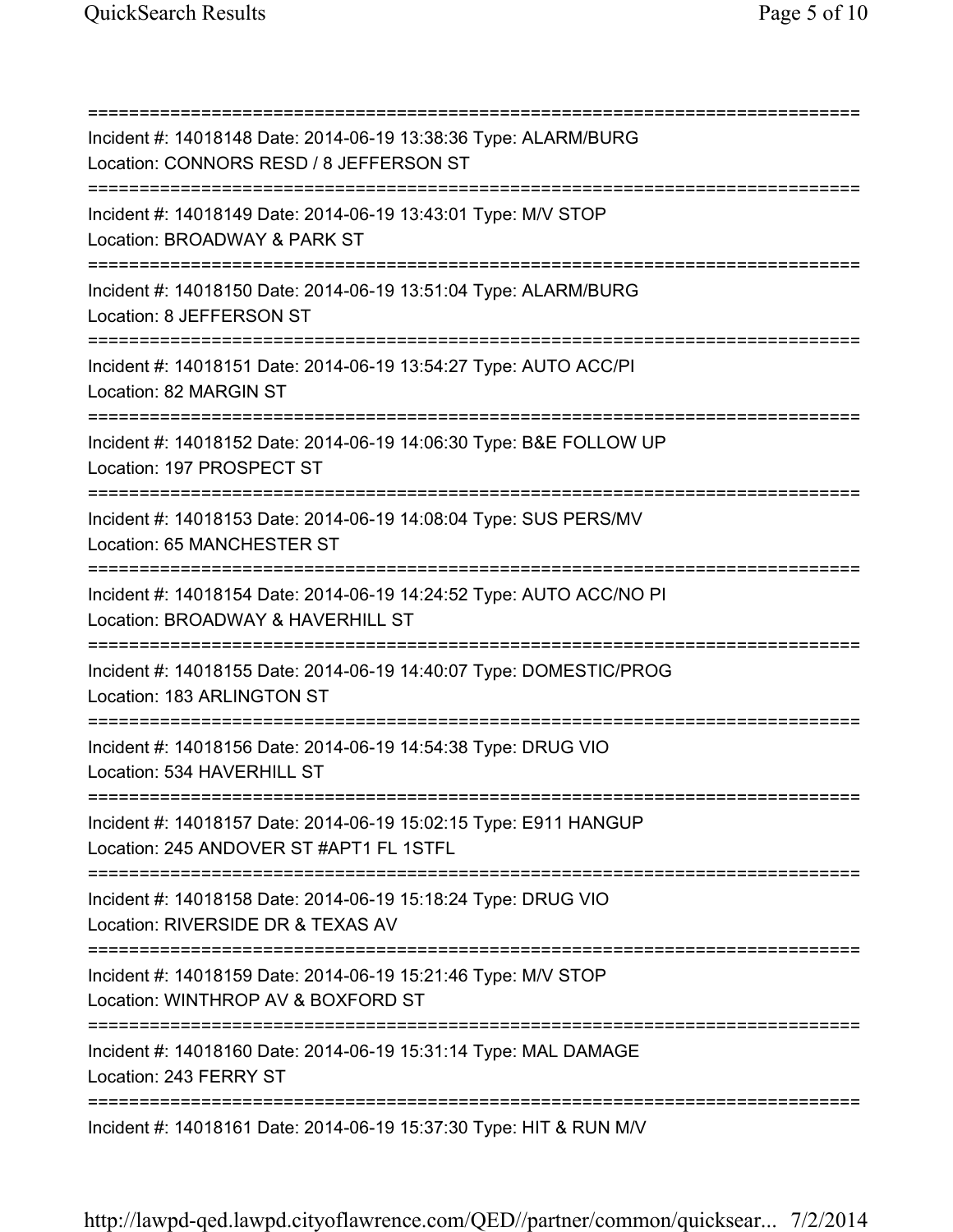=========================================================================== Incident #: 14018162 Date: 2014-06-19 15:46:14 Type: MEDIC SUPPORT Location: 304 SALEM ST =========================================================================== Incident #: 14018164 Date: 2014-06-19 15:53:20 Type: LIC PLATE STO Location: 31 JAMES ST =========================================================================== Incident #: 14018163 Date: 2014-06-19 15:53:37 Type: AUTO ACC/NO PI Location: 34 FERN ST =========================================================================== Incident #: 14018165 Date: 2014-06-19 16:10:26 Type: LOST PROPERTY Location: 13 CAMELLA TEOLI WY =========================================================================== Incident #: 14018166 Date: 2014-06-19 16:22:20 Type: RECOV/STOL/MV Location: 126 ABBOTT ST =========================================================================== Incident #: 14018167 Date: 2014-06-19 16:28:07 Type: NOTIFICATION Location: 3 FLORENCE ST =========================================================================== Incident #: 14018168 Date: 2014-06-19 16:35:30 Type: TRESPASSING Location: 93 BRADFORD ST =========================================================================== Incident #: 14018169 Date: 2014-06-19 16:43:32 Type: CK WELL BEING Location: 21 CUTLER ST =========================================================================== Incident #: 14018170 Date: 2014-06-19 16:44:06 Type: ANIMAL COMPL Location: 221 BRUCE ST =========================================================================== Incident #: 14018171 Date: 2014-06-19 17:01:05 Type: DRUG VIO Location: BELKNAP ST & COOLIDGE ST =========================================================================== Incident #: 14018172 Date: 2014-06-19 17:15:02 Type: INVEST CONT Location: 210 FERRY ST =========================================================================== Incident #: 14018173 Date: 2014-06-19 17:23:04 Type: FIGHT Location: 38 LAWRENCE ST =========================================================================== Incident #: 14018174 Date: 2014-06-19 17:24:14 Type: INVESTIGATION Location: 71 CENTRE ST FL 1 =========================================================================== Incident #: 14018175 Date: 2014-06-19 17:30:26 Type: LOUD NOISE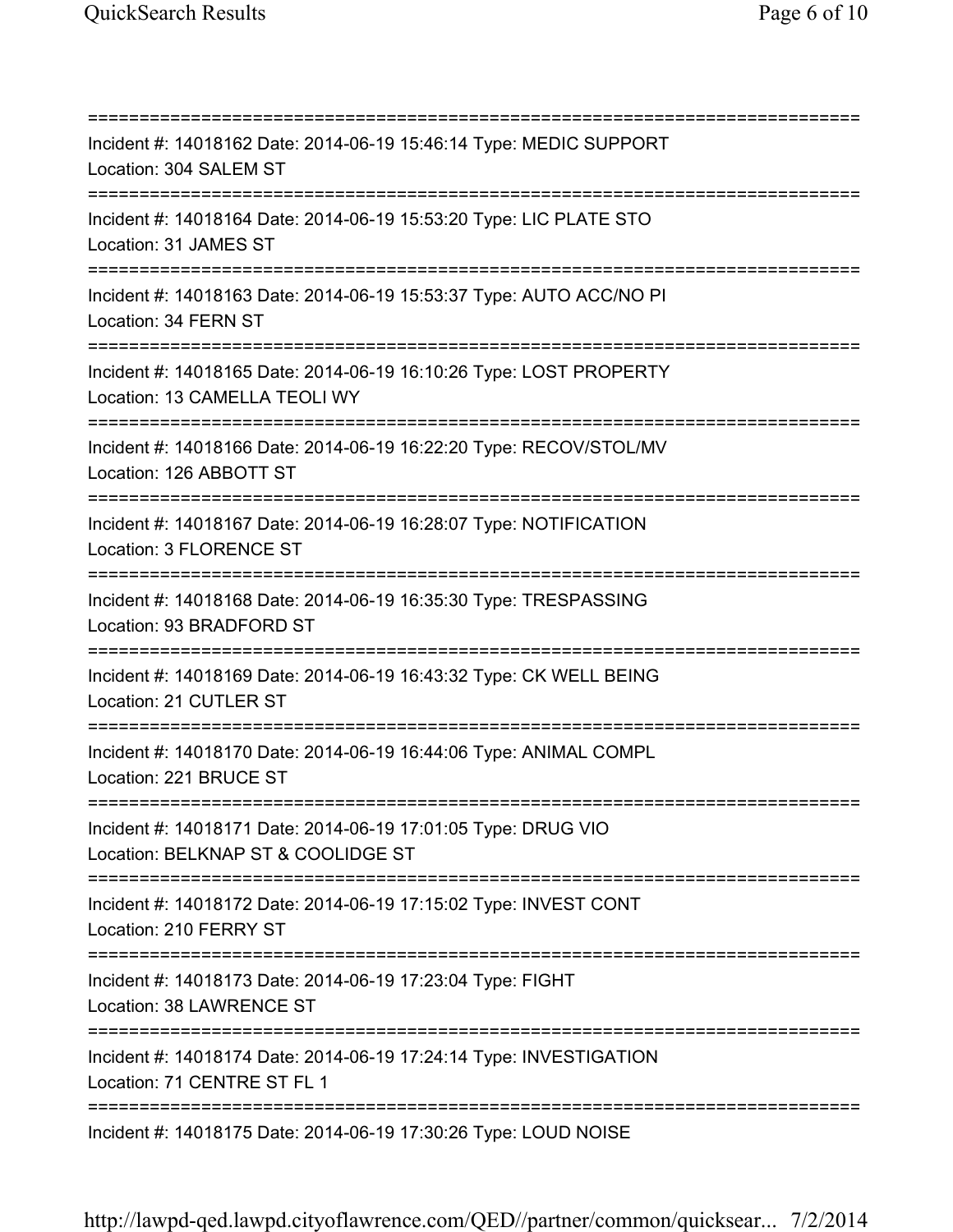| Location: ANDOVER ST & STATE ST<br>=========================                                                                        |
|-------------------------------------------------------------------------------------------------------------------------------------|
| Incident #: 14018176 Date: 2014-06-19 17:32:04 Type: DISORDERLY<br>Location: RAMP / WINTHROP AV<br>========================         |
| Incident #: 14018177 Date: 2014-06-19 17:34:42 Type: NOTIFICATION<br>Location: 24 POPLAR ST                                         |
| Incident #: 14018178 Date: 2014-06-19 17:42:38 Type: SUS PERS/MV<br>Location: LENOX CIR & LENOX ST                                  |
| Incident #: 14018179 Date: 2014-06-19 18:00:01 Type: PARK & WALK<br>Location: 400 WEST ST                                           |
| Incident #: 14018180 Date: 2014-06-19 18:00:43 Type: TOW OF M/V<br>Location: 11 LOWELL ST                                           |
| Incident #: 14018181 Date: 2014-06-19 18:04:58 Type: DRUG VIO<br>Location: BROOKFIELD ST & EASTON ST                                |
| Incident #: 14018182 Date: 2014-06-19 18:21:47 Type: HIT & RUN M/V<br>Location: 30 JENNINGS ST<br>================================= |
| Incident #: 14018183 Date: 2014-06-19 18:27:05 Type: TOW OF M/V<br>Location: 57 BRADFORD ST                                         |
| Incident #: 14018184 Date: 2014-06-19 18:29:00 Type: SUS PERS/MV<br>Location: 6 HANCOCK ST                                          |
| Incident #: 14018186 Date: 2014-06-19 18:37:20 Type: GENERAL SERV<br>Location: 440 HAMPSHIRE ST                                     |
| Incident #: 14018185 Date: 2014-06-19 18:37:50 Type: MV/BLOCKING<br>Location: 6 LEXINGTON ST                                        |
| Incident #: 14018187 Date: 2014-06-19 18:41:18 Type: GANG<br>Location: 24 BROOK ST                                                  |
| Incident #: 14018188 Date: 2014-06-19 19:14:14 Type: 209A/SERVE<br>Location: 90 LOWELL ST                                           |
| <u>Indident #: 47040400 Data: 2047 00: 40:40:45:25 Tunn: ALADM/DLIDO</u>                                                            |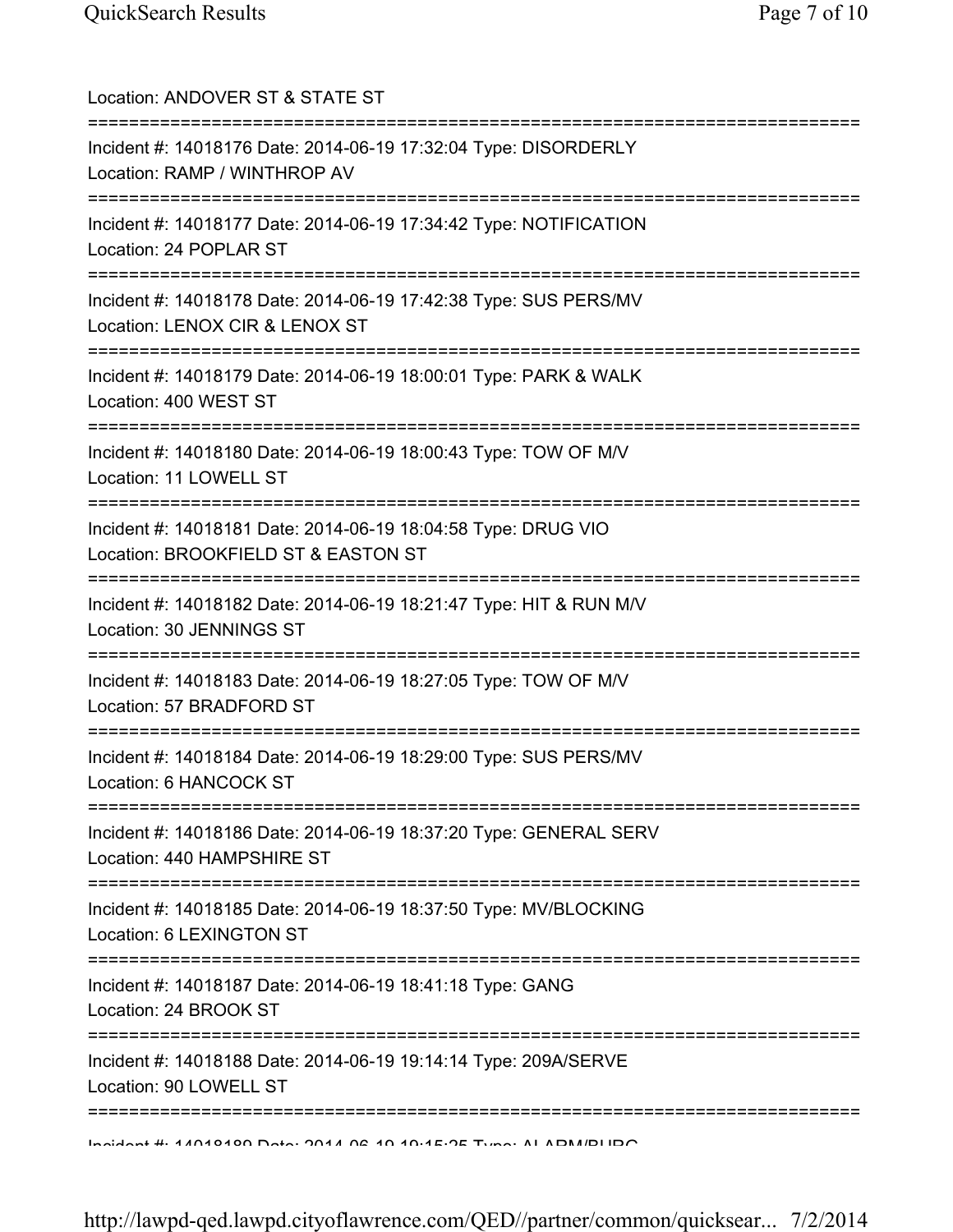Location: LAWRENCE BOYS + GIRLS CLUB / 136 WATER ST =========================================================================== Incident #: 14018190 Date: 2014-06-19 19:21:39 Type: 209A/SERVE Location: 36 ARLINGTON ST =========================================================================== Incident #: 14018191 Date: 2014-06-19 19:30:56 Type: AUTO ACC/PI Location: S UNION ST & MERRIMACK ST =========================================================================== Incident #: 14018192 Date: 2014-06-19 19:33:17 Type: TOW OF M/V Location: CVS PHARMACY / 266 BROADWAY =========================================================================== Incident #: 14018193 Date: 2014-06-19 19:37:22 Type: DISORDERLY Location: MANCHESTER ST & MAY ST =========================================================================== Incident #: 14018194 Date: 2014-06-19 19:42:15 Type: CK WELL BEING Location: 276 ANDOVER ST =========================================================================== Incident #: 14018196 Date: 2014-06-19 19:50:31 Type: ALARM/HOLD Location: 31 DURHAM ST #2 =========================================================================== Incident #: 14018195 Date: 2014-06-19 19:52:01 Type: FIGHT Location: 21 E HAVERHILL ST =========================================================================== Incident #: 14018197 Date: 2014-06-19 19:52:44 Type: MAL DAMAGE Location: 117 BUTLER ST =========================================================================== Incident #: 14018198 Date: 2014-06-19 20:24:50 Type: TOW OF M/V Location: 270 CANAL ST =========================================================================== Incident #: 14018199 Date: 2014-06-19 20:30:25 Type: COURT DOC SERVE Location: 229 E HAVERHILL ST =========================================================================== Incident #: 14018200 Date: 2014-06-19 20:32:14 Type: COURT DOC SERVE Location: 142 NEWBURY ST =========================================================================== Incident #: 14018201 Date: 2014-06-19 20:43:00 Type: ALARM OF FIRE Location: 128- 130 BUTLER ST =========================================================================== Incident #: 14018202 Date: 2014-06-19 20:48:24 Type: CK WELL BEING Location: 47 GILBERT ST =========================================================================== Incident #: 14018203 Date: 2014 06 19 20:52:33 Type: ALARM/BURG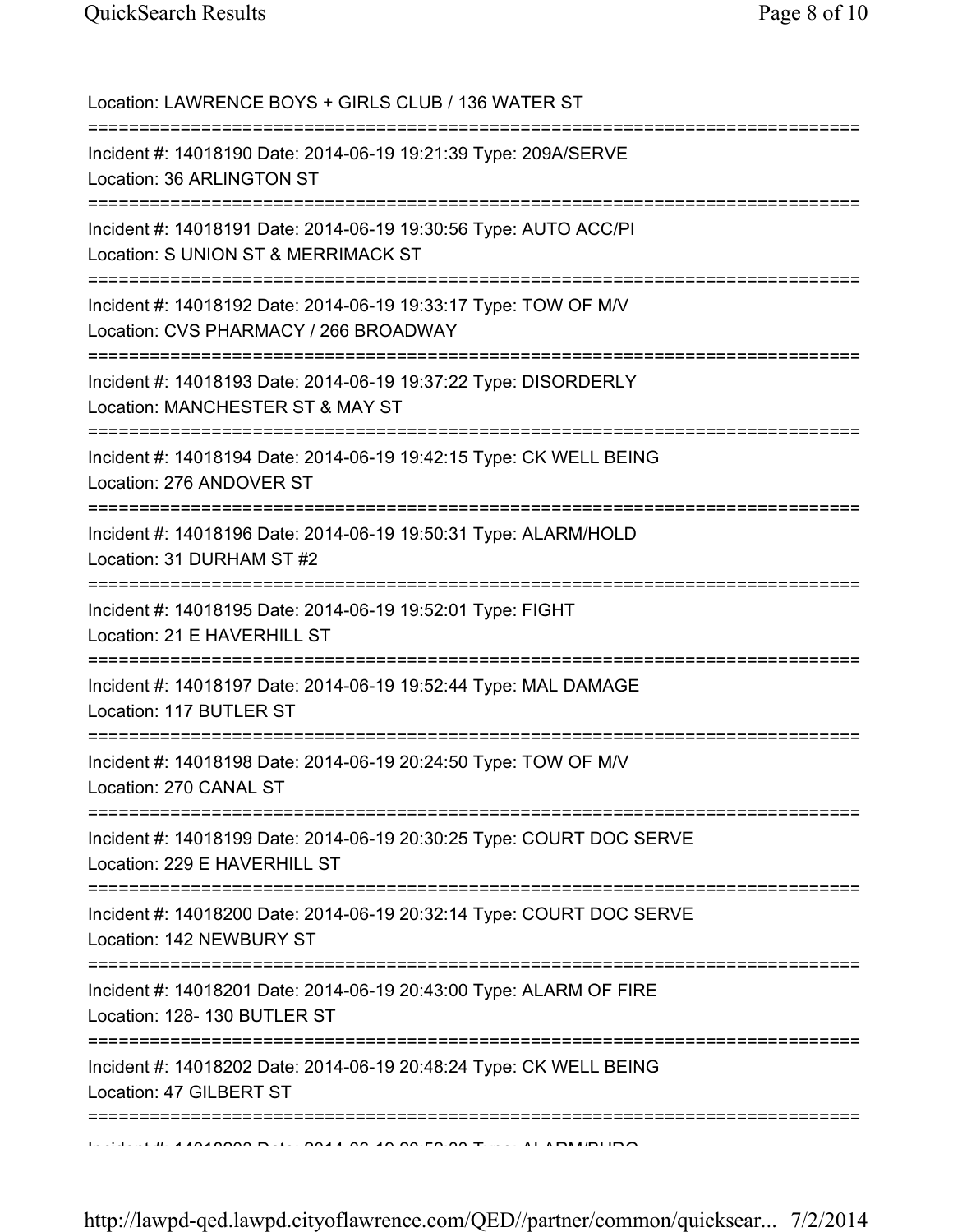| Location: WEATHERBEE SCHOOL / 75 NEWTON ST                                                                                           |
|--------------------------------------------------------------------------------------------------------------------------------------|
| Incident #: 14018204 Date: 2014-06-19 20:53:54 Type: FIGHT<br>Location: 209 JACKSON ST                                               |
| Incident #: 14018205 Date: 2014-06-19 21:08:30 Type: GENERAL SERV<br>Location: HAFFNERS GAS STATION / 469 HAVERHILL ST               |
| Incident #: 14018206 Date: 2014-06-19 21:18:45 Type: LOUD NOISE<br>Location: 402 S BROADWAY<br>;==================================== |
| Incident #: 14018207 Date: 2014-06-19 21:30:39 Type: FIRE WORKS<br>Location: BOB'S / 513 ANDOVER ST<br>=========================     |
| Incident #: 14018208 Date: 2014-06-19 21:32:12 Type: UNWANTEDGUEST<br>Location: 21 E HAVERHILL ST FL 3                               |
| Incident #: 14018209 Date: 2014-06-19 21:37:03 Type: DOMESTIC/PROG<br>Location: 350 AMES ST FL 1                                     |
| Incident #: 14018210 Date: 2014-06-19 21:39:39 Type: NOISE ORD<br>Location: 123 BROOKFIELD ST FL 1                                   |
| Incident #: 14018213 Date: 2014-06-19 22:02:12 Type: LOUD NOISE<br>Location: LOWELL ST & NESMITH ST                                  |
| Incident #: 14018211 Date: 2014-06-19 22:09:49 Type: TOW/REPOSSED<br>Location: 45 TYLER ST                                           |
| Incident #: 14018212 Date: 2014-06-19 22:12:02 Type: HIT & RUN M/V<br>Location: 50 CEDAR ST                                          |
| Incident #: 14018214 Date: 2014-06-19 22:29:52 Type: NOISE ORD<br>Location: 15 THORNDIKE ST                                          |
| Incident #: 14018215 Date: 2014-06-19 22:40:47 Type: M/V STOP<br>Location: BROADWAY & LAKE ST                                        |
| Incident #: 14018216 Date: 2014-06-19 22:42:17 Type: M/V STOP<br>Location: PARKER ST & SALEM ST                                      |
|                                                                                                                                      |